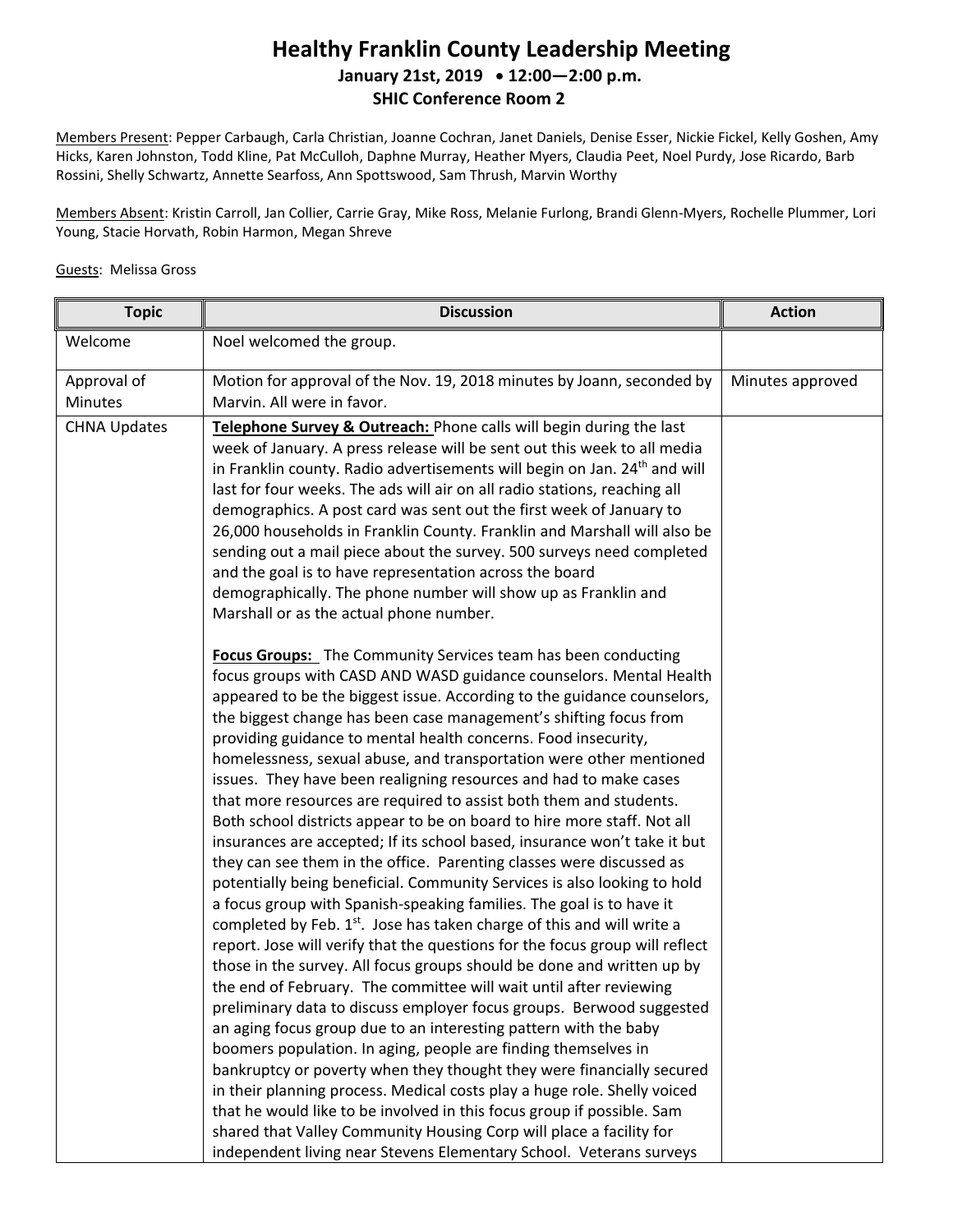# **Healthy Franklin County Leadership Meeting**

**January 21st, 2019 12:00—2:00 p.m.**

**SHIC Conference Room 2**

| <b>Topic</b>               | <b>Discussion</b>                                                                                                                                                                                                                                                                                                                                                                                                                                                                                                                                                                                                                                                                                                                                                                                            | <b>Action</b> |
|----------------------------|--------------------------------------------------------------------------------------------------------------------------------------------------------------------------------------------------------------------------------------------------------------------------------------------------------------------------------------------------------------------------------------------------------------------------------------------------------------------------------------------------------------------------------------------------------------------------------------------------------------------------------------------------------------------------------------------------------------------------------------------------------------------------------------------------------------|---------------|
|                            | are also continuously being collected and evaluated. Annette suggested<br>a focus group for families consisting of children from prenatal stages<br>through age five. Ann and Noel will discuss this idea more with<br>Berwood.                                                                                                                                                                                                                                                                                                                                                                                                                                                                                                                                                                              |               |
|                            | <b>Public Release Event-June 5<sup>th</sup>:</b> The Public Release Event for the CHNA<br>will be held on June 5th at the Antrim Brethren in Christ Church in<br>Chambersburg. Planning has begun and more information will be<br>provided. Save-the-dates will be sent out soon.                                                                                                                                                                                                                                                                                                                                                                                                                                                                                                                            |               |
|                            | Other: The Community Services team will be responsible for writing<br>the majority of the CHNA. They have begun drafting and will work on<br>outcomes and impacts from efforts over the last three years, as well as<br>how to tell a story in the narrative. Public Relations will be assisting in<br>creating the CHNA and CHIP.                                                                                                                                                                                                                                                                                                                                                                                                                                                                           |               |
| CHIP/Task Force<br>Updates | <b>Access to Care:</b><br>Joann and Daphne reported updates to the committee. They have<br>updated and added goals for the task force and are developing a<br>psychiatric nurse practitioner program with Wilson college. They are<br>looking at implementing the community health worker program to<br>support Keystone's professional staff. The task force has also been<br>working with rabbit transit and is forming a sub-committee to focus on<br>transportation. Keystone will work with Head Start to have a case<br>manager help mothers with the transition process after giving birth.                                                                                                                                                                                                           |               |
|                            | <b>Nutrition Task Force:</b> Karen and Nickie reported updates to the<br>committee. A Community Garden Workshop will be held on Feb. 2 <sup>nd</sup> to<br>encourage interest in gardening on different levels and provide<br>resources. A Nutrition Block Party was held at The Towers; Community<br>Services plans to do a modified Get Fit Now class there and also<br>incorporating The Gleaning Project. They are looking at dates for<br>Interfaith Housing and have also put the GIS Map in story map format.<br>This will be reviewed and standardized points will be made for SNAP<br>benefits.                                                                                                                                                                                                     |               |
|                            | Physical Activity: Heather and Sam reported updates to the<br>committee. The task group is working to figure out the feasibility of a<br>bike share program in Franklin County (currently looking at the Borough<br>of Chambersburg). This would require the organization to carry liability<br>insurance, however they haven't found one yet. Sam and the<br>Community Services team went to the South Mountain Trails Workshop<br>at Shippensburg University. One presentation at the workshop covered<br>Zagster, an app-based bike share program, that has gained popularity in<br>Lancaster, York, and Hershey Medical Center among other places.<br>Zagster offers a two-stations for two-year contract for \$40,000. This<br>would allow the task force to pull data from both stations by conducting |               |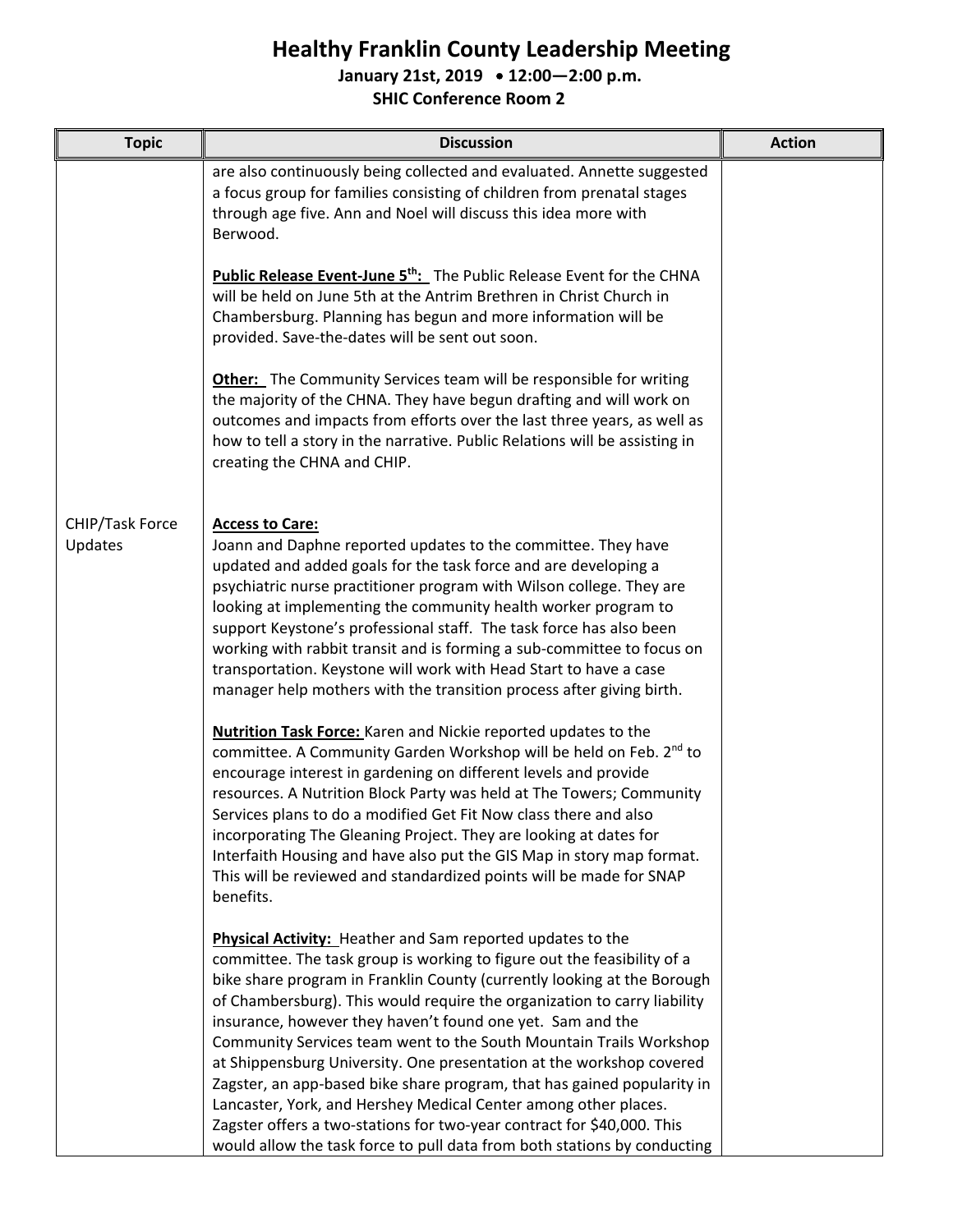## **Healthy Franklin County Leadership Meeting**

**January 21st, 2019 12:00—2:00 p.m.**

**SHIC Conference Room 2**

| <b>Topic</b> | <b>Discussion</b>                                                                    | <b>Action</b> |
|--------------|--------------------------------------------------------------------------------------|---------------|
|              | a feasibility study to validate where people are using the bikes. The                |               |
|              | program is "pay as you go" by entering credit card information. Many                 |               |
|              | don't have access to credit card, so Zagster is currently working on a               |               |
|              | card that people can load money onto. There is also a built-in data                  |               |
|              | collection in the app. The task force hopes to have a document drafted               |               |
|              | by June 30 <sup>th</sup> to provide to Zagster. A discussion was held as to whether  |               |
|              | the contract should be strategically station based or made so the bikes              |               |
|              | can be dropped off anywhere. There is also the possibility of buying                 |               |
|              | bikes for the community instead. This will be discussed more at the next             |               |
|              | Build Environment Work Group meeting. The task force is looking to                   |               |
|              | implement an Open Streets Event over the summer, where they would                    |               |
|              | close down a portion of the street to encourage physical activities and              |               |
|              | educate street safety. The assets map is currently being updated.                    |               |
|              | Mental Health: Kelly reported updates to the committee. They are                     |               |
|              | currently informing local colleges about the degrees required for BH                 |               |
|              | positions available in the community. Mental Health First Aid Training               |               |
|              | will be provided by PA Counseling on May 22 <sup>nd</sup> and 23rd. Work groups-     |               |
|              | The Data Work Group meets on the 22 <sup>nd</sup> . The Adolescent Depression        |               |
|              | Group is reforming and looking for new members. The Suicide                          |               |
|              | Prevention Coalition is continuing QPR training. Suicide prevention                  |               |
|              | month-Sept activities underway. The task force is connecting with the                |               |
|              | Women's Farm Bureau Group regarding mental health discussions.                       |               |
|              | Community Film Night will take place on Feb. 7 <sup>th</sup> at the Capitol Theater. |               |
|              | A discussion was held about the Opioid Stewardship Task Force                        |               |
|              | regarding the ordering of prescriptions by providers. Identified                     |               |
|              | guidelines now make prescription ordering more defined. Hospitalists                 |               |
|              | now access patient history before discharging them and have not been                 |               |
|              | giving them more prescriptions if they still have some left from previous            |               |
|              | prescriptions. There is more awareness compared to last year regarding               |               |
|              | how ordering is done by doctors. The amount of prescriptions ordered                 |               |
|              | has decreased overall. The number of opioid deaths has slightly                      |               |
|              | decreased since last year in Franklin County, according to Matt Fogal at             |               |
|              | the last Overdose Task Force meeting.                                                |               |
|              | Hope from the Start: Annette reported updates to the committee. The                  |               |
|              | task force is currently working on infrastructure by adding six work                 |               |
|              | groups while also working on their action plan. They have been bringing              |               |
|              | in experts to review their options moving forward in order to address                |               |
|              | issues. She discussed Systems of Care with the committee. Brandi Fox                 |               |
|              | gave a presentation to the task force about Project Launch, which                    |               |
|              | focuses on linking unmet needs for children's health in elementary                   |               |
|              | schools. While investigating the Systems of Care funding opportunity,                |               |
|              | the county submitted a letter of interest in January. If approved, a                 |               |
|              | coordinator would be hired to systematically review all services county              |               |
|              | wide to provide resources. The task force has a goal of opening two                  |               |
|              | family centers; they are making headway in Waynesboro with the help                  |               |
|              | of Tod Kline and Commissioner Bob Thomas. Bob like to change Golds                   |               |